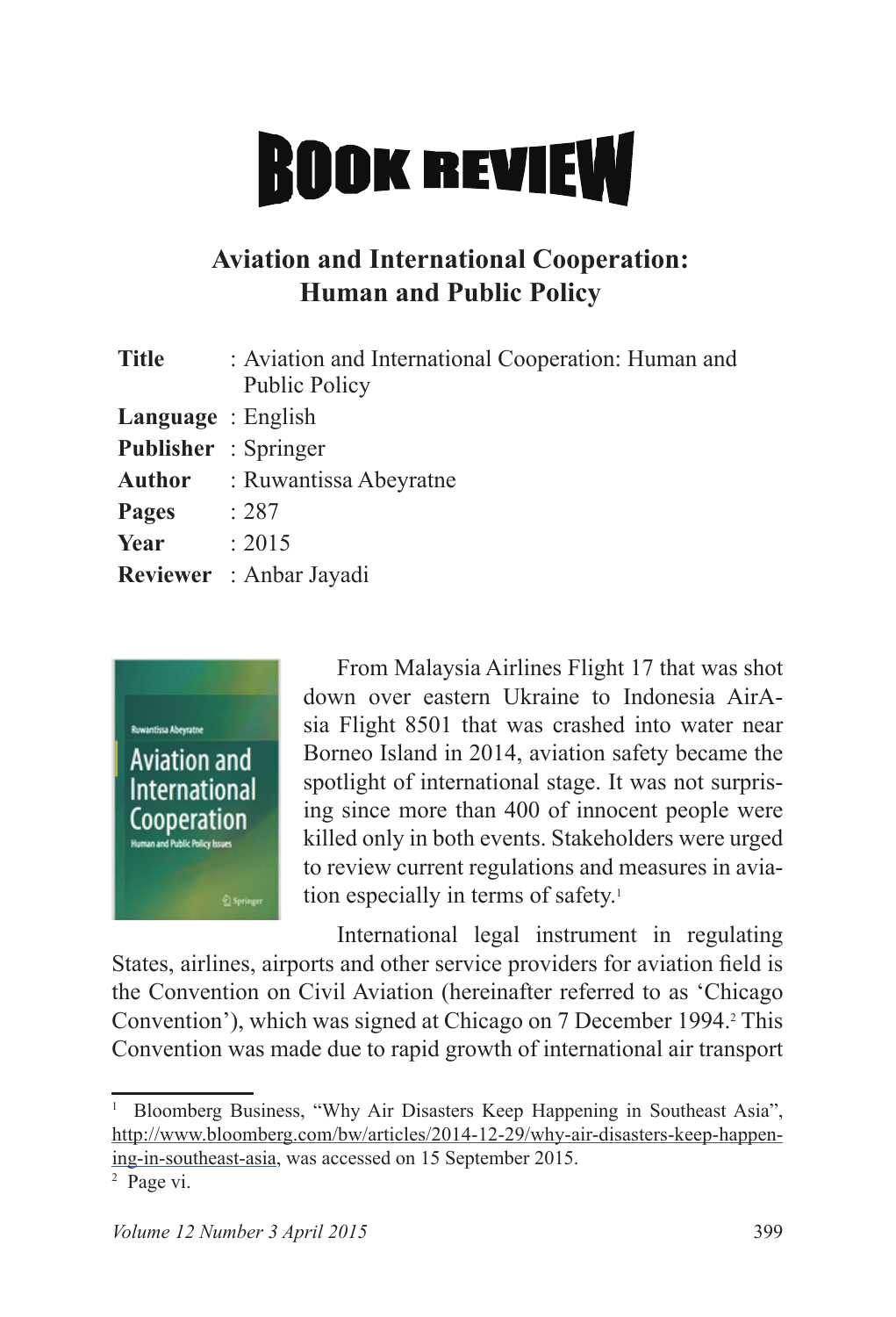## *Jurnal Hukum Internasional*

particularly civilian air transport.<sup>3</sup> International organization then was established to enforce the Convention namely International Civil Aviation Organization (ICAO).<sup>4</sup>

One of the ICAO fundamental objectives is regarding aviation safety. It aims to improve aviation's safety through collaboration with the entire air transport community.<sup>6</sup> In order to achieve this goal, ICAO thoroughly develops Global Aviation Safety Plan, drafts recommendation related to standards and procedures applicable to international civil aviation activities, and conducts programmes addressing safety and infrastructure deficiencies<sup>7</sup>

In relation to above explanation, this book helps us to comprehend another perspective of aviation as this book will address public policy issues on the subject of aviation and human rights. On one hand, the Chicago Convention is not about people or airline passengers as it is more on operators in aviation activities. On the other hand, there are international human rights instruments that can lead to specific postulates on the protection and fulfillment of air passengers' rights.

This book consists of 5 Parts, namely Part 1 on Public Policy and Human Rights, Part II on Aviation and Intervention, Part III on Rights of the Passengers, Part IV on Injury or Death to Passengers, and Part V as the conclusion of overall parts.

The first part discusses on current issues related to aviation, cases such as Malaysian Fligh MH 17 and Flight MH 370 are put as examples to address the issues. Moreover, other possible threats like cyber threats also being analyzed in this part. While, the second part of the book catters recent development on aviation tools such as the usage of unmanned aircraft and other aeronautical interventions. Interesting aspect of this part is that aviation also can be construed as a mean to promote

<sup>&</sup>lt;sup>3</sup> ICAO, "The Postal History of ICAO: The Chicago Convention", http://www.icao.  $int/\text{secretariat/PostalHistory}/1944$  the chicago convention.htm, was accessed on 15 September 2015.

<sup>4</sup> *Ibid.*

<sup>&</sup>lt;sup>5</sup> ICAO, "Safety", http://www.icao.int/safety/Pages/default.aspx, was accessed on 15 September 2015.

 *Ibid.*

<sup>7</sup> *Ibid.*

 Page vi.